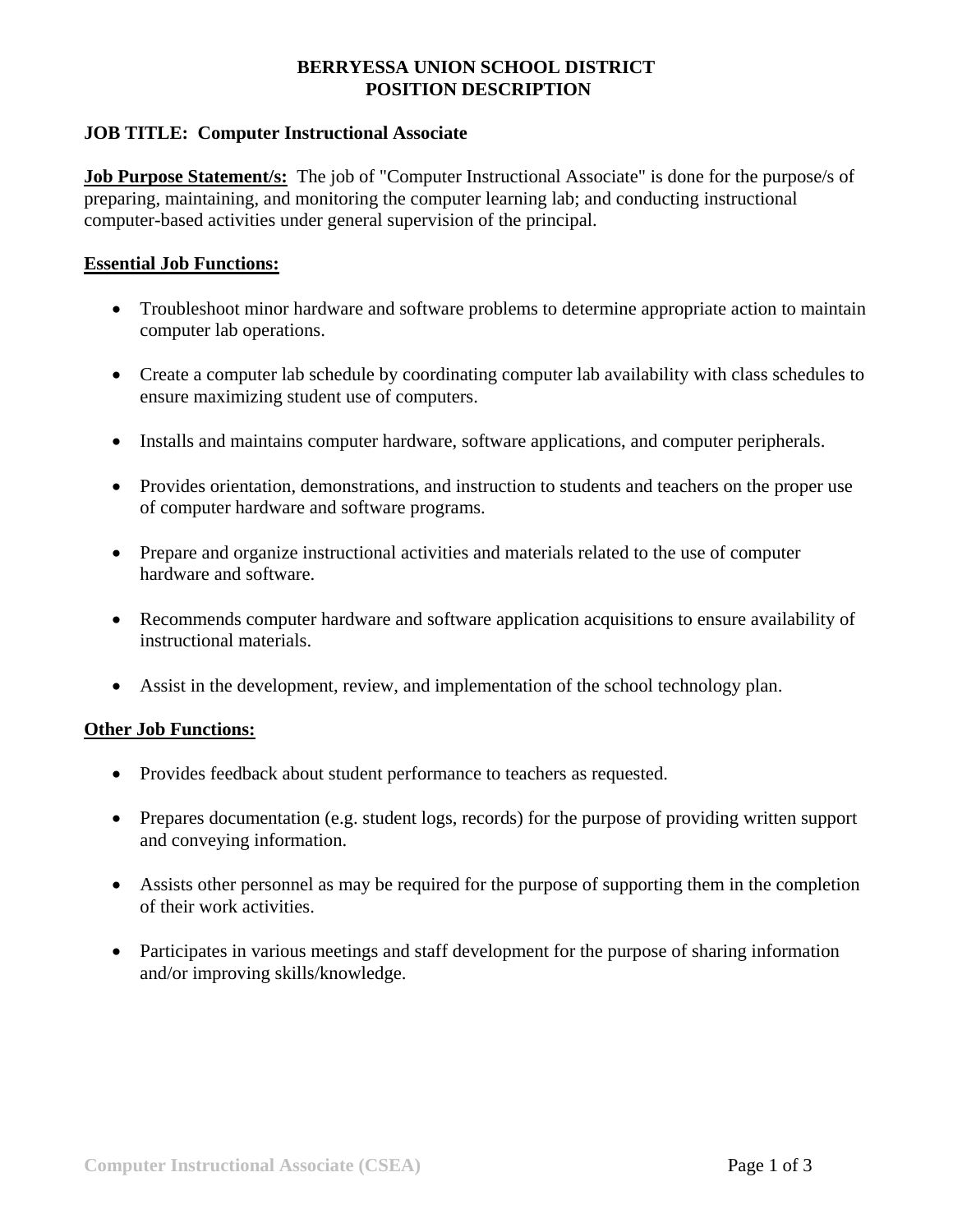## **BERRYESSA UNION SCHOOL DISTRICT POSITION DESCRIPTION**

## **JOB TITLE: Computer Instructional Associate**

### **Job Requirements - Qualifications:**

#### **Education and Experience Requirements:**

- High School diploma or equivalent.
- No Child Left Behind compliance.
- May require supplementary course work and additional training in the use of computers and software.
- Minimum of two years of computer experience in an office or school environment desired.

#### **Skills, Knowledge, Abilities and/or Physical Requirements:**

- Skills to operate standard office equipment including use of computer applications to enhance essential job functions, operate various computer software applications, maintain, test and troubleshoot hardware, software and peripheral problems, communicate clearly and effectively, perform basic clerical functions and arithmetic calculations, use English in both written and verbal form, use correct spelling, grammar and punctuation.
- Knowledge of methods, procedures, materials and techniques used in the installation and maintenance of computer and computer systems including hardware, software, and peripherals.
- Abilities to provide training and assistance on computer operation and software applications to students of various ages, stand and walk for prolonged periods, analyze, diagnose and repair computer hardware, software, peripheral, and internet connection problems, read/interpret/apply rules, regulations, policies as they relate to the purchase and use of software including copyright laws and the use of licensed equipment and materials, interact positively with persons of different age groups and cultural backgrounds. Significant physical abilities include lifting/carrying, stooping/kneeling/crouching, reaching/handling, talking/hearing conversations, near/far visual acuity.

### **Licenses, Certifications, Bonding, and/or Testing Requirements**

- Criminal Justice Fingerprint Clearance
- Valid California Drivers License
- Tuberculin Clearance